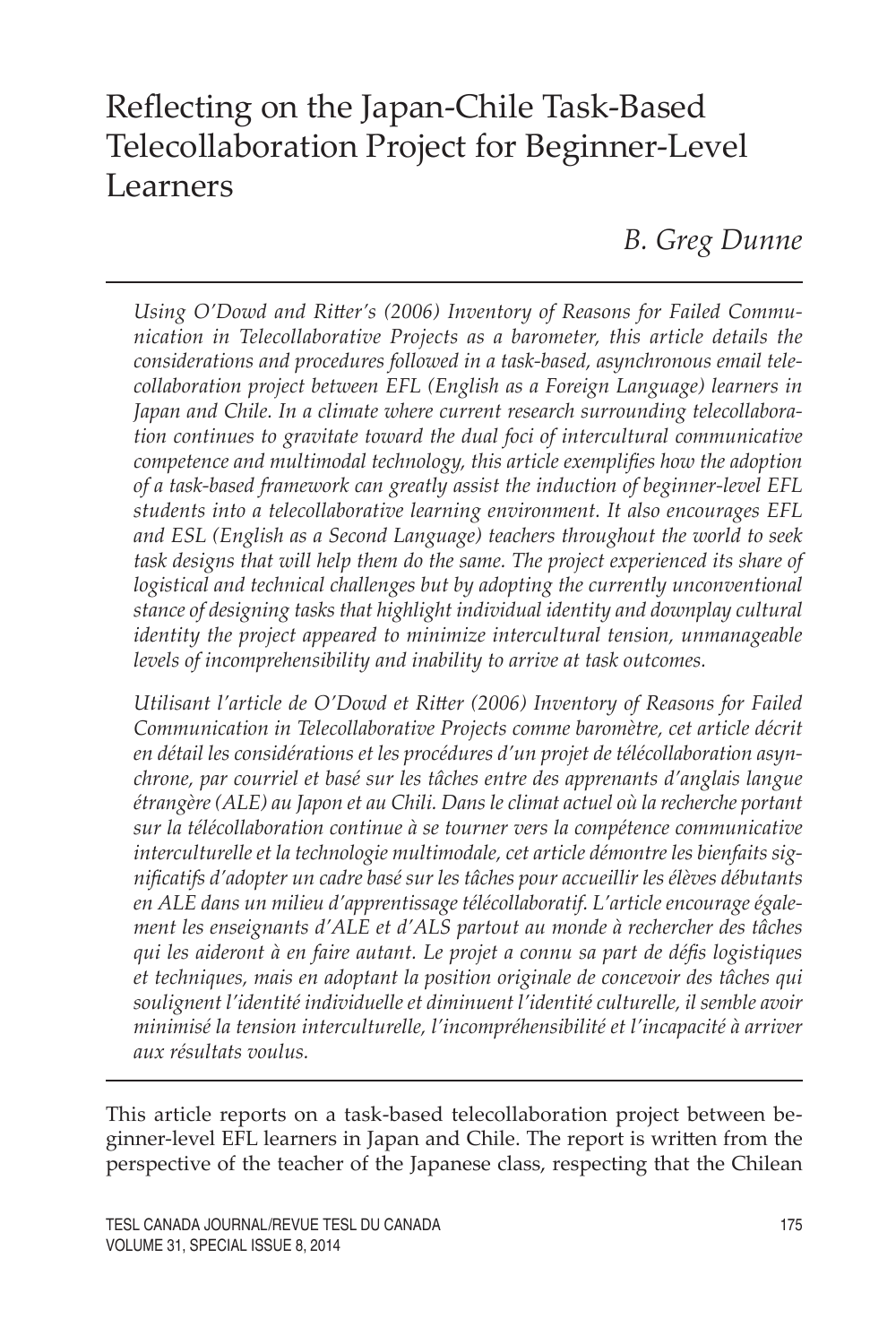teacher's time and workload constraints prevented her from participating in joint post-project reflection. The *Inventory of Reasons for Failed Communication in Telecollaborative Projects* from O'Dowd and Ritter (2006) was used to reflect on specific aspects of the project that contributed to the overall outcome. By using a "twinning" model of telecollaboration and by sequencing achievable tasks designed to inspire curiosity and surprise, beginner-level language learners could experience intercultural telecollaborative opportunities free of communication breakdown. Furthermore, by the adoption of the currently unconventional stance of designing closed tasks that highlight individual identity and downplay cultural identity, the project appeared to minimize intercultural tension, unmanageable levels of incomprehensibility, and inability to arrive at task outcomes.

# **Review of the Literature**

The new millennium has witnessed significant growth in the number of telecollaboration projects in language education, which has understandably spawned a steadily growing body of dedicated literature, including several edited book volumes (e.g., Belz & Thorne, 2006; Guth & Helm, 2010; O'Dowd, 2007). Guth and Helm (2010) define telecollaboration as "Internet-based intercultural exchange between people of different cultural/national backgrounds, set up in an institutional context with the aim of developing both language skills and intercultural communicative competence" (p. 14). During the early 21st century, two main models of telecollaboration emerged, *tandem* and *twinning*. O'Rourke (2007) defines tandem exchanges as "reciprocal support and instruction between two learners, each of whom is a native speaker of the other's target language" (p. 43). Conversely, twinning (Miguela, 2007) employs a lingua franca. Both models allow for either synchronous (i.e., real-time) or asynchronous telecollaboration.

The current research landscape predominantly focuses on either the development of *intercultural (communicative) competence* (ICC; e.g., Belz, 2007; Byram, 1997; Hauck, 2010; Jauregi & Banados, 2010; Müller-Hartmann, 2006; Rathje, 2007; Ware, 2005) or the advantages of the *multimodal* use of combined technologies, (e.g., Hampel, 2006; Hauck, 2010; Stockwell, 2010). In both instances the subjects are usually advanced learners of English. With regard to lower level learners, case studies from Japan and other *Expanding Circle* (Jenkins, 2009; Kachru, 1988) EFL contexts have slowly been emerging, reporting on accounts of telecollaboration through Skype (e.g., Meguro & Bryant, 2010; Tian & Wang, 2010), Facebook (e.g., Aoki & Kimura, 2009), and moodle-based discussion forums (e.g., Chase & Alexander, 2007). In response to an identified gap in the literature, the present project utilizes the Task-Based Language Teaching (TBLT) framework first outlined in Willis (1996) and critiques the project utilizing the O'Dowd and Ritter (2006) inventory.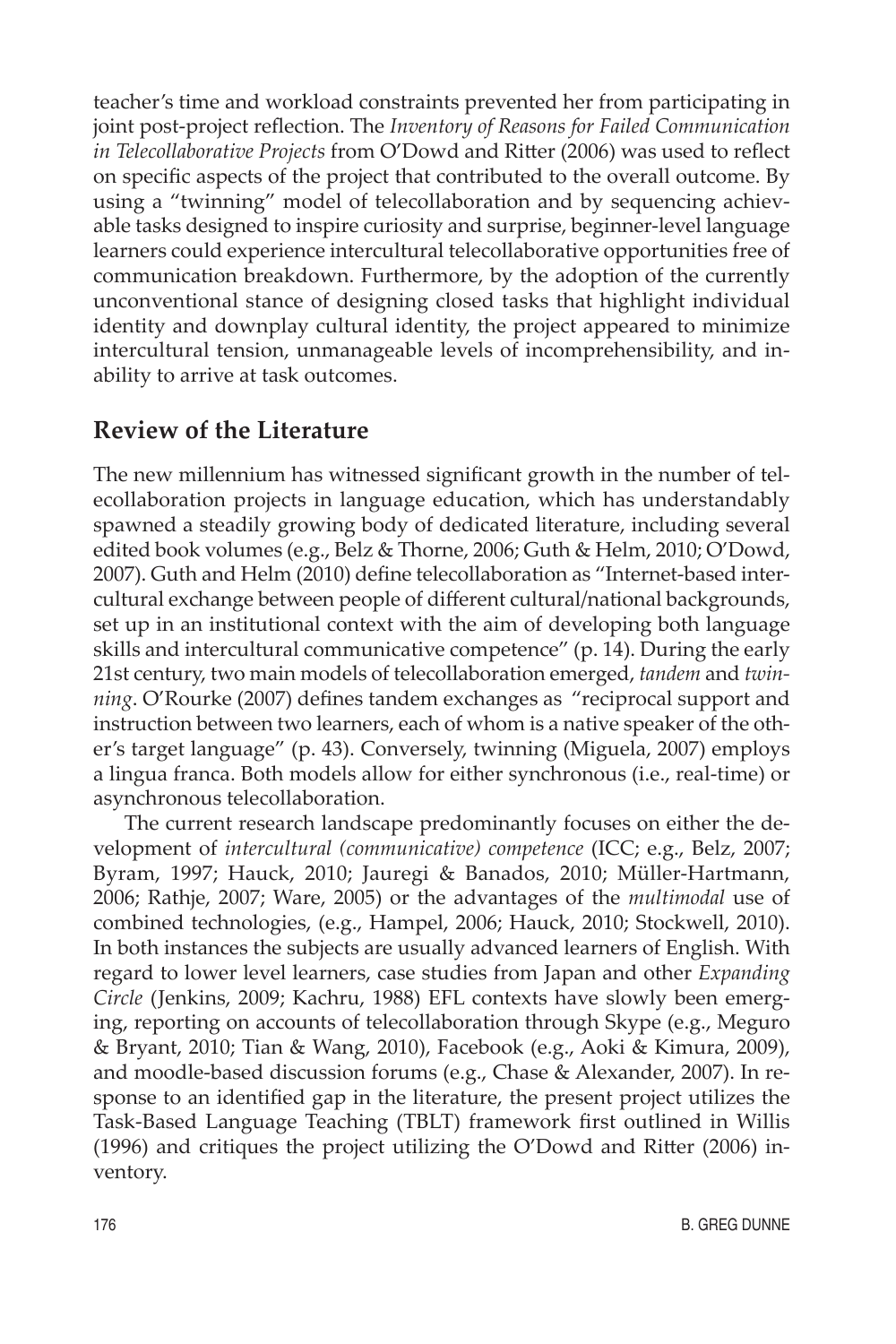### **Project Description and Methodology**

The telecollaborative task project was intended to engage the learners in authentic and meaningful real-world (Willis & Willis, 2007) international communication that would necessitate English as a lingua franca (Jenkins, 2009; Seidlhofer & Widdowson, 2009) within asynchronous (Warschauer & Healey, 1998) e-mail exchanges. In order to maintain the continuity of e-mail exchange, the teachers' first challenge was to design a telecollaborative task project that students would perceive as interesting, nonthreatening, and doable. In order to be doable, not only did the project need to have the students navigate the technology and compose messages satisfying the conventions of intelligibility, comprehensibility, and interpretability (Smith, 2009), but the project also required the learners to be able to envisage and achieve task outcomes (Willis & Willis, 2007).

The university students from Japan (*n* = 36) and Chile (*n* = 36) participated in tasks (Robinson, 2011; Samuda & Bygate, 2008; Willis & Willis, 2007) that, if stripped of their Computer Assisted Language Learning (CALL) element, would resemble regular TBLT lessons observable in homogeneous EFL classrooms. The Japanese students were first-year English language majors at a women's university in Osaka, Japan. They had one 90-minute writing class per week to work on the project, which was designed to complement the self-introduction unit of their process-writing textbook (see Table 1). Of the 36 first-year liberal arts students from Chile, 31 were female and 5 were male. Although they were allotted two 60-minute Computer Mediated Communication classes per week, only one of those was in a computer room.

The project's design guaranteed a minimum exchange of six e-mails, three from each partner. At the beginning of the project, each Japanese student mailed her partner a letter of introduction with a photo attachment. However, with the intention of generating intrigue, the photo depicted three students and invited the Chilean partner to send five questions to help her guess which of the three her Japanese partner was. Popular questions included "What are you wearing?" and "Are you the tallest?" In order to sustain intrigue and counter premature closure of the task through questions such as "Are you the student in the middle?", the Japanese student's reply informed her partner that only four of her five answers were true. The Japanese students were arranged in support groups of three, and each trio then pooled their 15 answers about their partner trio, creating a within-class collaborative activity. Because the Chilean students similarly sent mail and digital photos challenging their Japanese partners to guess their identities, this within-class support group system was recommended to the Chilean teacher but not implemented, as it was deemed impractical in that setting. The remaining exchanges between the Japanese and Chilean students did not adhere to a structured format; instead, students were granted greater autonomy over how and what they wrote.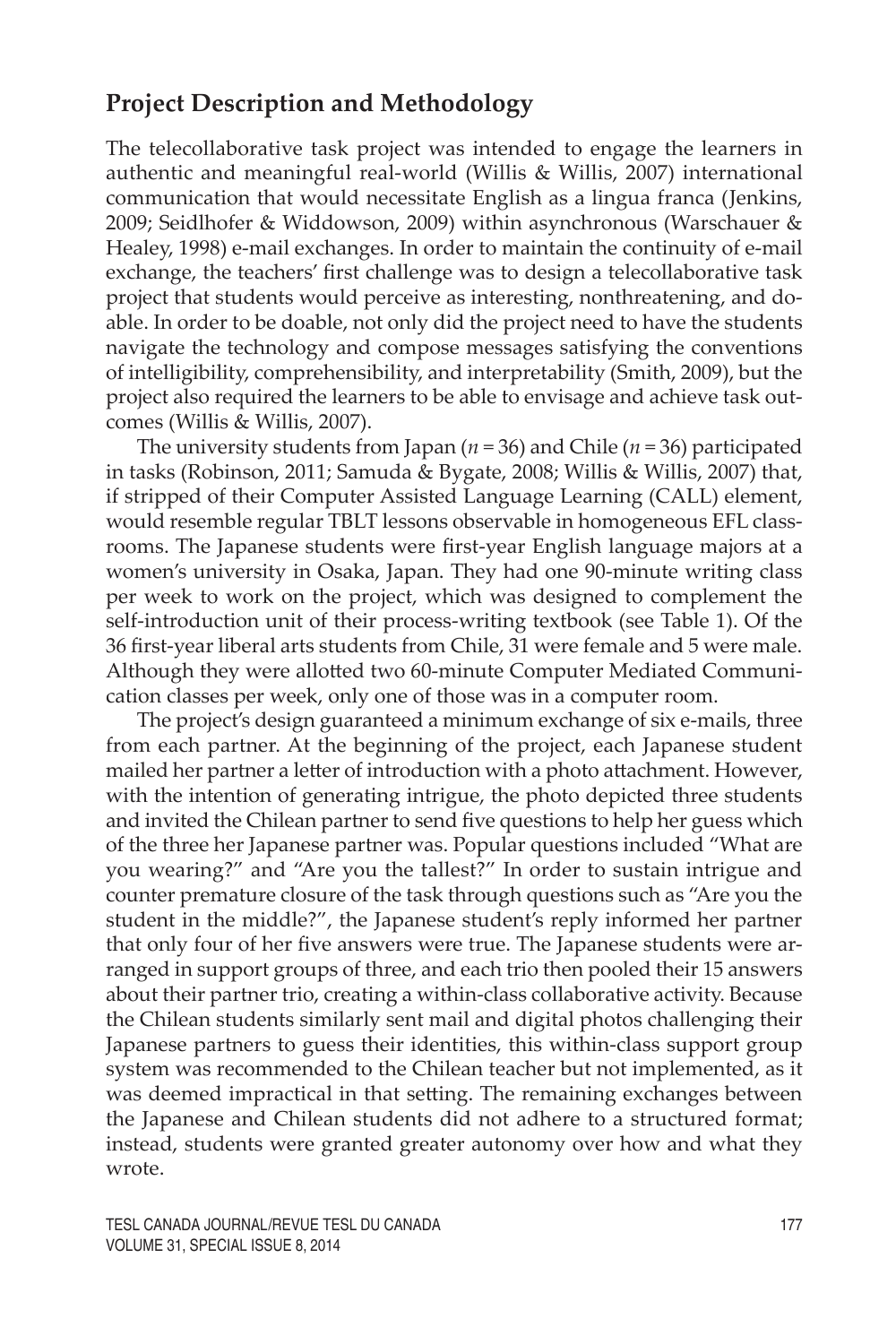|                        | Japan                                                                                      | Chile                                  |
|------------------------|--------------------------------------------------------------------------------------------|----------------------------------------|
| Original # of students | 37 (all female)                                                                            | 37 (32 female, 5 male)                 |
| Ultimate # of students | 36 (all female)                                                                            | 36 (31 female, 5 male)                 |
| Course curriculum type | Writing                                                                                    | <b>Computer Mediated Communication</b> |
| Academic Calendar      | 3 weeks behind                                                                             | 3 weeks ahead                          |
| Model                  | TBLT + 'Twinning' combined with 3-person within-class collabora-<br>tive groups            |                                        |
| Task projects          | Self introduction (Guess who I am). Completed<br>Family & friends (Read & draw). Discarded |                                        |
|                        |                                                                                            |                                        |
| <b>Platform</b>        | ePals                                                                                      | ePals                                  |

Table 1 Overview of the Telecollaboration Project

### **Discussion: Inventory of Reasons for Failed Communication in Telecollaborative Projects**

O'Dowd and Ritter's (2006) inventory systematically classifies 10 common *areas* of potential or previously documented failure into four overarching *levels*, but O'Dowd and Ritter are mindful to repeatedly emphasize that there is a significant degree of interconnectivity among them. The four levels are the *individual*, the *classroom (or methodological)*, the *socioinstitutional*, and the *interaction*.

### *The Individual Level*

There are two areas at the individual level of the inventory: (a) the learner's current level of intercultural communicative competence and (b) the learner's motivation and expectations.

*The learner's current level of intercultural communicative competence (ICC)*. Byram (1997) contends that a learner's inclination to challenge both herself and the culture she communicates with indicates a high degree of ICC. Should this be the case, the Japanese learners who participated in this project should be regarded as having low ICC, as they had negligible degrees of prior experience in intercultural communication. According to O'Dowd (2006), a lack of such experience jeopardizes the possibility of learners possessing sufficiently developed skills of discovery and interaction for operating at an adequate level of ICC in ethnographic interview tasks. Accordingly, simple closed tasks were preferred for the current project. Specifically, the early e-mail exchanges needed to be suitably formulaic (see Appendices A and B) to safeguard against students inadvertently causing offense or misunderstanding in their correspondence. Consequently, each student's initial e-mail conformed to a teacher-composed form letter/cloze passage (Müller-Hartmann, 2007, p. 179). The form letter structure was designed to safeguard against problems arising from the Japanese students not having sufficiently developed levels of ICC. It was also intended to include a sufficient quantity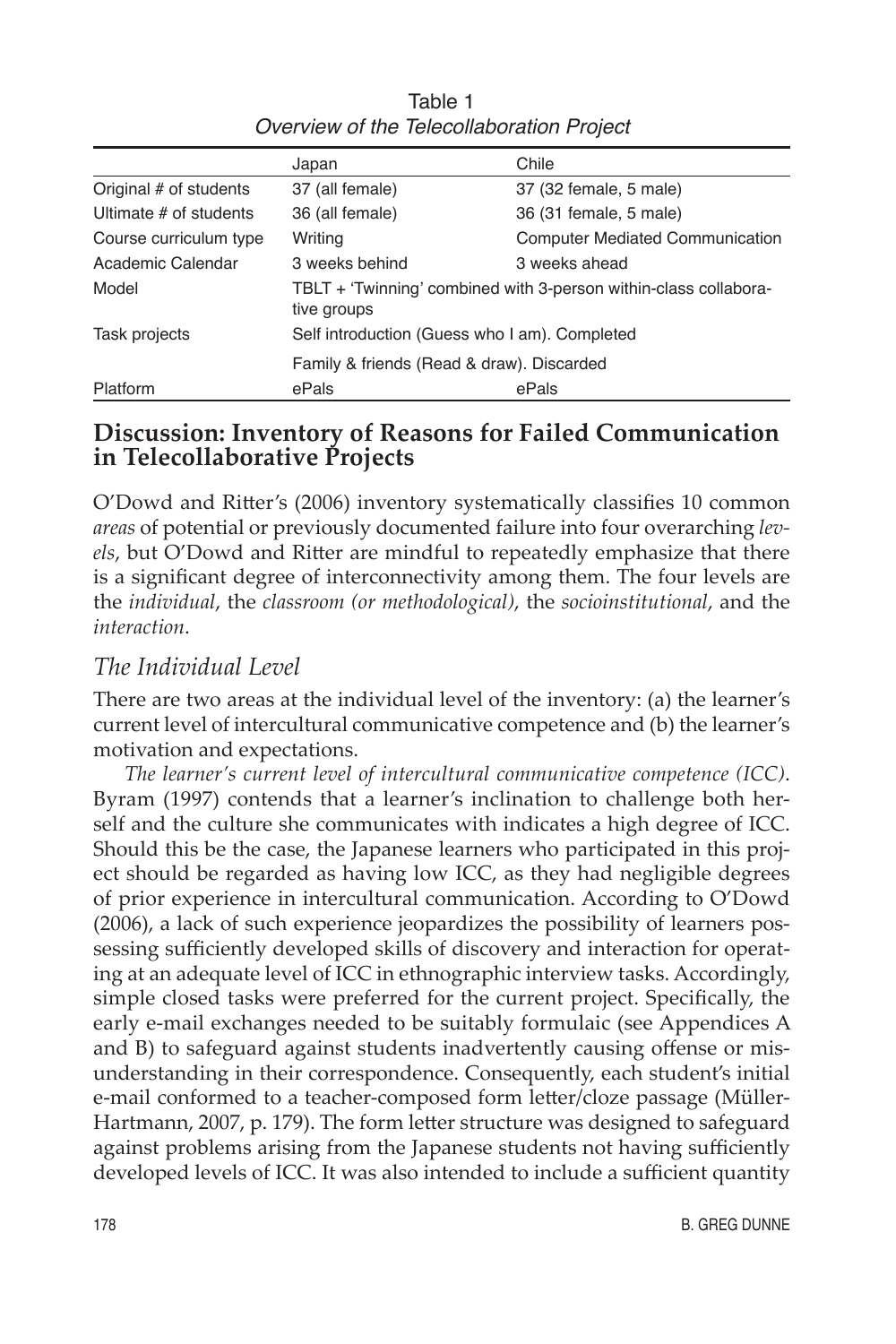and quality of cloze options for their attention to be directed toward comprehension of the text and subsequently make informed and somewhat autonomous lexical decisions. The Chilean teacher reported that her students had had few previous intercultural experiences and agreed to also adopt the form letter structure for introductory e-mails.

*The learner's motivation and expectations*. It is crucial for both sides of the telecollaboration partnership to firmly establish what each partner expects of the other. Ware (2005) specifies disparate perceptions and efforts surrounding grammatical accuracy, message length, and response time as three common causes of telecollaborative breakdown. In the current project, the form-letter/ cloze-passage structure ensured that each student's introductory e-mail and resulting reply were roughly uniform in length and sufficiently grammatically accurate.

Breakdown in project continuity resulting from response time issues proved more difficult to safeguard against. The objective here was to minimize the chance that some students might become demotivated if they were among a few to not receive mail on time. The Chilean class met in their computer room on Thursdays. It was subsequently intended that they send mail during their allotted computer-mediated communication (CMC) class each Thursday, and the Japanese students would reply approximately 12 hours later during their Friday morning class. Apart from response time issues emerging at a micro level with turnaround time being measurable in hours, issues also emerged at a macro level when the flow of exchange was interrupted due to misaligned academic calendars and cultural or religious holiday periods. Both Easter (Chile) and Golden Week vacation (Japan) occurred in the early weeks of the project, resulting in both classes having to wait a week longer than usual to receive replies to their e-mails. Conversely, had the project begun after these holiday periods, it would have clashed with the assessment week in Chile.

### *The Classroom (Methodological) Level*

O'Dowd and Ritter (2006) list five areas at the classroom level of their inventory. These are (a) teacher-teacher relationship, (b) task design, (c) learnermatching procedures, (d) local group dynamics, and (e) the pre-exchange briefing.

*The teacher-teacher relationship*. This area of the inventory emphasizes the need for teachers to remain aware that telecollaboration is a form of teamteaching, and warns us that teachers often develop a propensity for not divulging all of their plans to their partner teacher. Therefore, mindful of the need for instructional clarity and transparency, the teachers piloted the project using each other as partners, in addition to their regular e-mail exchange.

Telecollaboration partnerships are subject to the conventions of a genre that is cultivated as the project itself unfolds and the interpersonal relationships within it develop. This said, both teachers began the project with like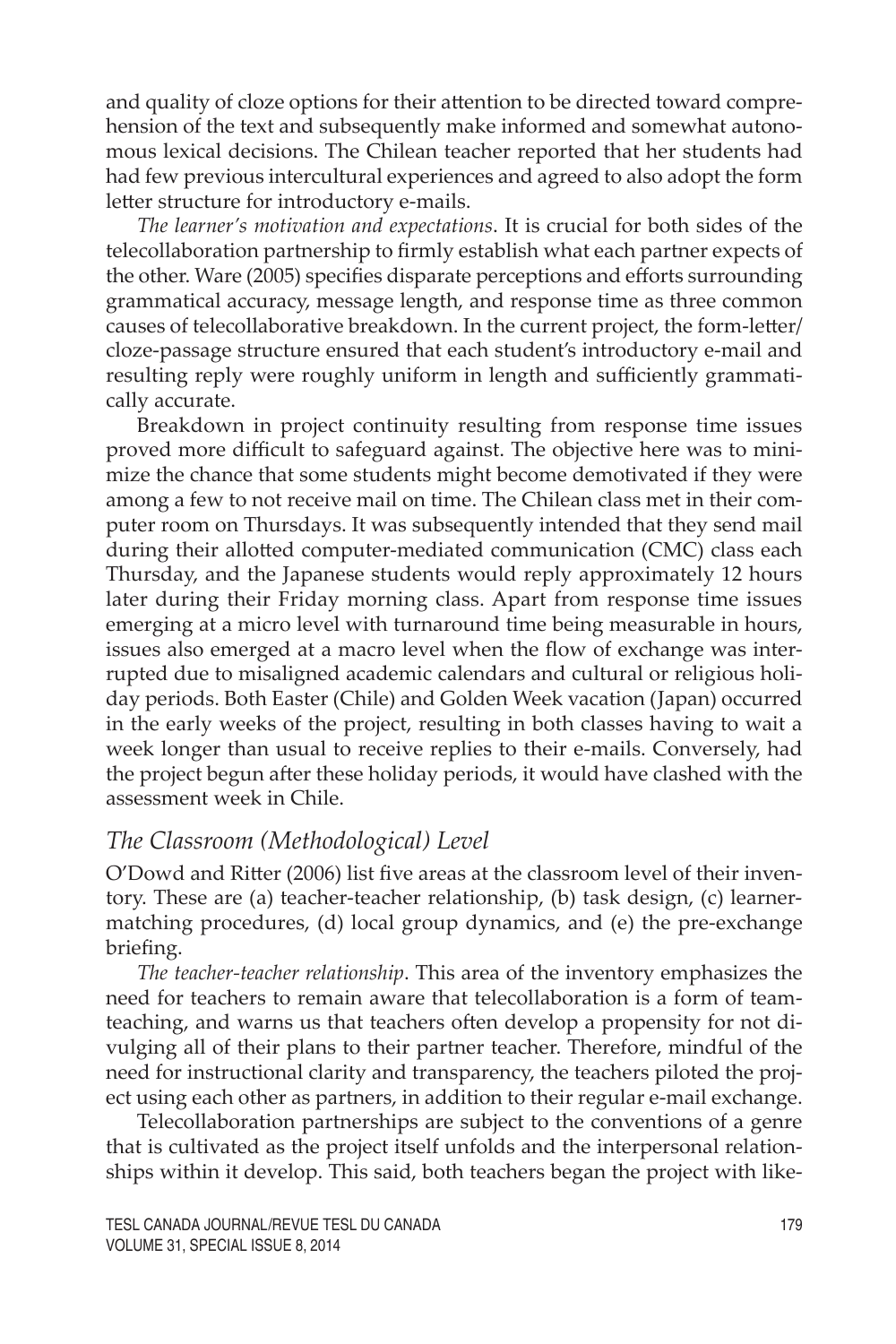minded objectives, but their individual objectives started to evolve differently due to their own students' needs. In particular, the Chilean class wanted to spend more time using their computers than the project required. This did not hinder the project but was enough to prevent a subsequent project.

*The task design*. The renowned TBLT concept of learning-by-doing was the impetus behind the design of the Japanese side of the project. Specifically, since these students' international English communication rarely extended beyond speaking to their teacher, the project intended them to experience L2 communication and negotiate closed task outcomes (Willis & Willis, 2007) in as close to a real-world context as possible. Because the term *task* can be interpreted in several ways, in the current project its nuance was drawn from the well-known Willis (1996) TBLT framework. This framework consists of a pretask, main task, report, and posttask cycle of stages.

Whereas the Chilean teacher simply viewed the project as a telecollaborative exchange, the teacher of the Japanese class viewed the merger of telecollaboration and tasks as engendering greater potential. Consequently, the respective teachers were free to conduct their lessons however they chose at the intraclass level. On the Japanese side of the exchange, the project engaged the students in pretask exercises that prompted them to consider the meaning and form to be used in the main task of composing mail. As an example of pretask design, the seven clauses constituting the opening paragraph of the introductory form letter were jumbled. Students then collaborated in groups of three to correctly reorder the clauses into a coherent passage. The subsequent posttask comprised cloze exercises based on the introductory passage. Since the second task required students to compose five questions, its pretask presented students with a set of sample questions with scrambled word order. By unscrambling and reformulating, students focused on the form of relevant question types. Finally, the posttask consisted of a running dictation based on the opening paragraph of the e-mail message (see Appendix B). In this posttask, each group of three students constituted a relay team. Student A of each team read and remembered as much of the text as possible, then ran and wrote it as accurately as she could on a sheet of paper several metres away. She then returned and informed Student B where she had left off in the text. Student B then remembered as much as she could and raced to the distant sheet of paper to continue the text's transcription, and so on. The first group to accurately transcribe the complete text claimed victory.

*Learner matching procedures*. Language proficiency (Belz, 2002b; Hauck & Youngs, 2008; Lee, 2004) and age (Belz, 2002a; Hauck & Youngs, 2008; Lee, 2004) have long been regarded as important considerations when matching learners. In the current project, gender was also taken into consideration, so the teacher of the Japanese students optimally sought university student partners who were of similar language proficiency, age, and gender. The inclination here was that the more the partners had in common, the greater the likelihood that they would identify and co-operate with each other.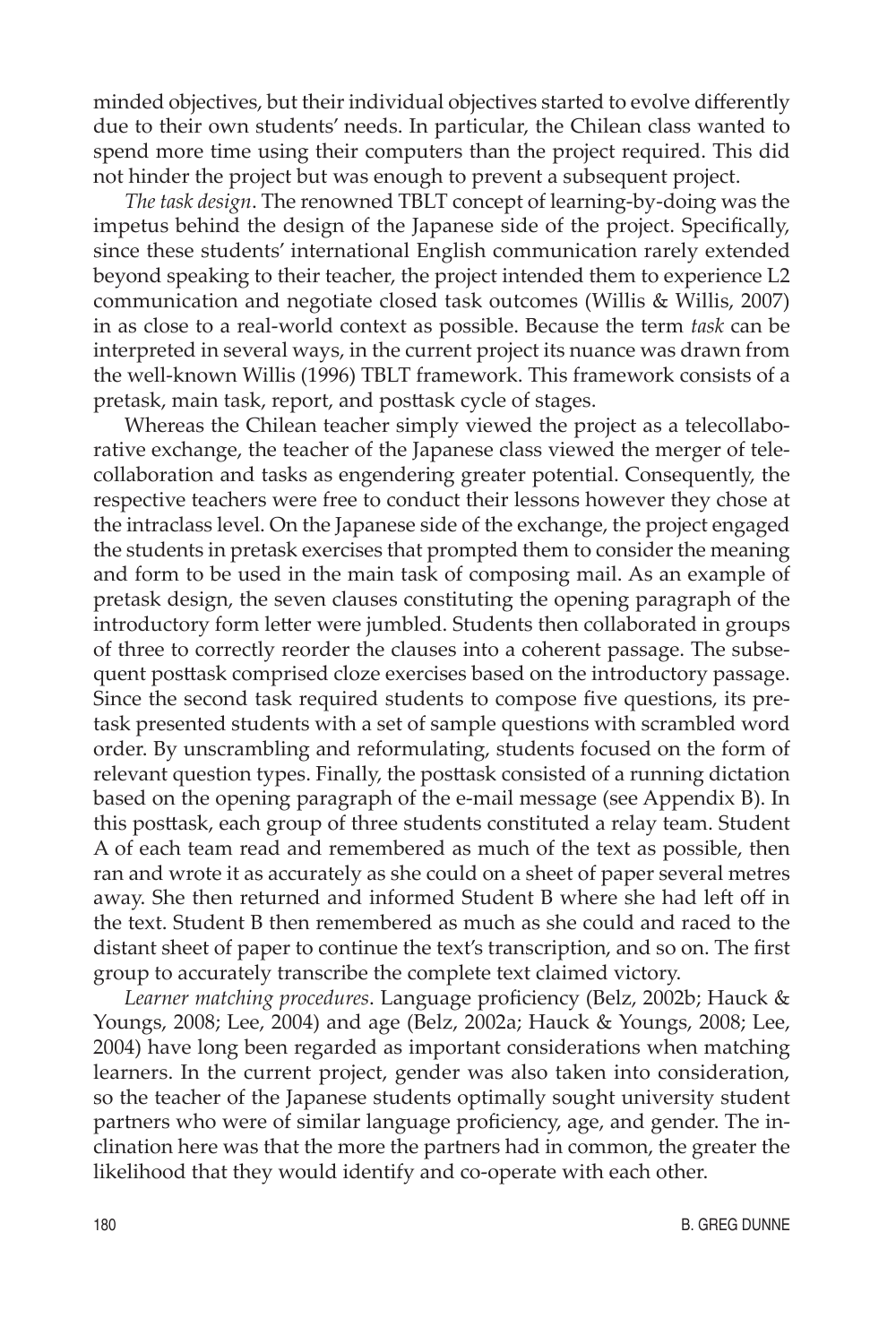The fact that five Chilean students were male did not prove problematic. For the identity-guessing task to work in those instances, the Chilean students simply recruited male students from other groups for their photo shoot.

*Local group dynamics*. Prior to the commencement of the English program, the Japanese students sat for a placement test, which ranked their general language ability in relation to one another. Accordingly, when the decision was made to arrange them in support groups of three, the groups were configured so that they each included a high-, middle-, and low-scoring student. In this way, weaker students always had intragroup access to peer assistance from stronger students. The Chilean class were unable to formulate their groups this way, as they had no placement test rankings to refer to.

*Pre-exchange briefing*. On the Japanese side, an ambitious attempt was made to expedite the process of familiarizing all students with the project's objectives, procedures, and technology. This stemmed from time constraints compounded by freshman orientation weeks, Easter, Golden Week, and the fact that the Chilean academic year had begun three weeks ahead of Japan's. In order to not further inconvenience the Chilean students, the Japanese students were given a 45-minute session outlining the project. Following the issuance of the students' Chilean partners' names and ePal mail addresses, teacher-guided drafting of the students' introductory messages, the snapping of digital photographs and forwarding of these from their cell-phone cameras to their university e-mail accounts, the teacher demonstrated how to use the ePals mail accounts.

### *The Socioinstitutional Level*

O'Dowd and Ritter (2006) list three areas at the socioinstitutional level. These are (a) the technology used, (b) the general organization of the students' course of study, and (c) differences in prestige values of cultures and languages.

*The technology*. It is commonplace for course management systems (CMS) to be used for forum-based projects (e.g., Chase & Alexander, 2007; Markey, 2007). Although CMS may also accommodate teacher-monitored, attachmentsupported e-mail exchanges between individuals, the preferred conduit for the current project was the free e-mail platform available from the ePals.com website.

EPals.com offers many free services, but only the partner search and userfriendly e-mail system were deemed useful. Each teacher obtained a free ePal e-mail account and, within that, created 36 subsidiary "monitored mail" accounts for student use. If the teacher so desired, all incoming and outgoing mail could therefore be read, censored, edited, or blocked before reaching its destination.

Hampel (2006) highlights the difficulties learners can have in acclimatizing to sophisticated (multimodal in her instance) technology. She declares that to derive maximum language practice from this technology, learners face the added burden of electronic literacy, which often conflicts with their intrin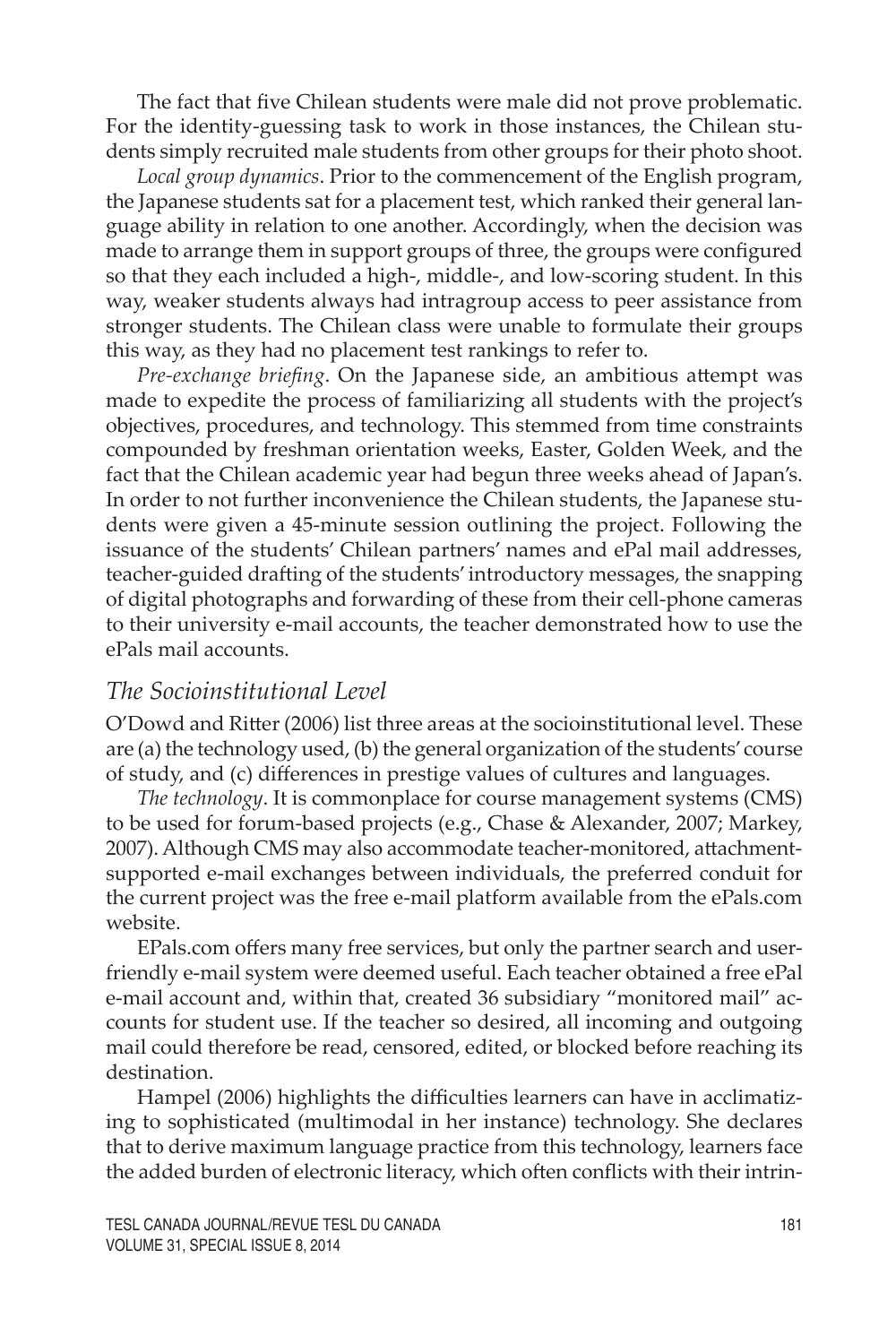sic approaches to learning. In the synchronous environment of her case study, she found that stronger students dominated both oral and textual tasks at great expense to weaker students. As this warning was heeded in the current task project, it appears the adoption of asynchronous tasks within the TBLT framework of the project is further justified. Unlike when students compete to post and reply in online forums, all students in the current project were afforded equal opportunity to process input and produce output, and do so at a learning pace that they self-determined.

*The general organization of the students' course of study*. As previously noted, the misaligned academic calendars between Japan and Chile placed constraints on the project's continuity. Conversely, the decision of both teachers not to assess their students on this pilot project, intended to engender positive attitudes toward real-world communication in English, likely resulted in the avoidance of much unnecessary anxiety.

*The differences in prestige values of cultures and languages*. Problematic exchanges associated with disparate prestige values of the language being studied were reported in a German-American context by Ware (2005). Problems associated with cultural stereotyping in a Spanish-American context have been reported by O'Dowd (2005) and in a Palestinian-Italian context by Helm, Guth, and Farrah (2012), although the latter more optimistically purports that conflict is merely another opportunity for learning. In the first two instances, a tandem model (O'Rourke, 2007) was utilized and, in the third instance, synchronous (i.e., real-time) audio and videoconferencing were used. In contrast, the current project employed an asynchronous, twinning design for the Japan-Chile exchanges. Consequently, the use of the common single target language as a lingua franca between two groups of beginner-level learners eradicated any native/non-native speaker discrepancy. Furthermore, because the project opted to employ closed tasks characterized by ample scaffolded text, teacher monitoring of freely written text, a set sequence of e-mail, and closed task outcomes (i.e. either correct or incorrect guesses), students were far less likely to contravene the values of their partners in the way that were found to occur by Reeder, Macfadyen, Roche, and Chase (2004) among beginner-level students, who participated in online bulletin board communication.

#### *The Interaction Level*

The final single-area level of O'Dowd and Ritter's (2006) *Inventory of Reasons for Failed Communication in Telecollaborative Projects* concerns potential tension resulting from pragmatic differences. Although the students were not required to formally evaluate the project, no instances of intercultural pragmatic tension were reported or observed. In fact, the teacher of the Japanese students was so intent on avoiding it, especially in the earliest exchanges, that it greatly influenced both the task design and the choice of technology. Specifically, the use of a cloze skeleton for the letter of introduction, pretask exercises designed to simplify and rehearse message composition, and the monitored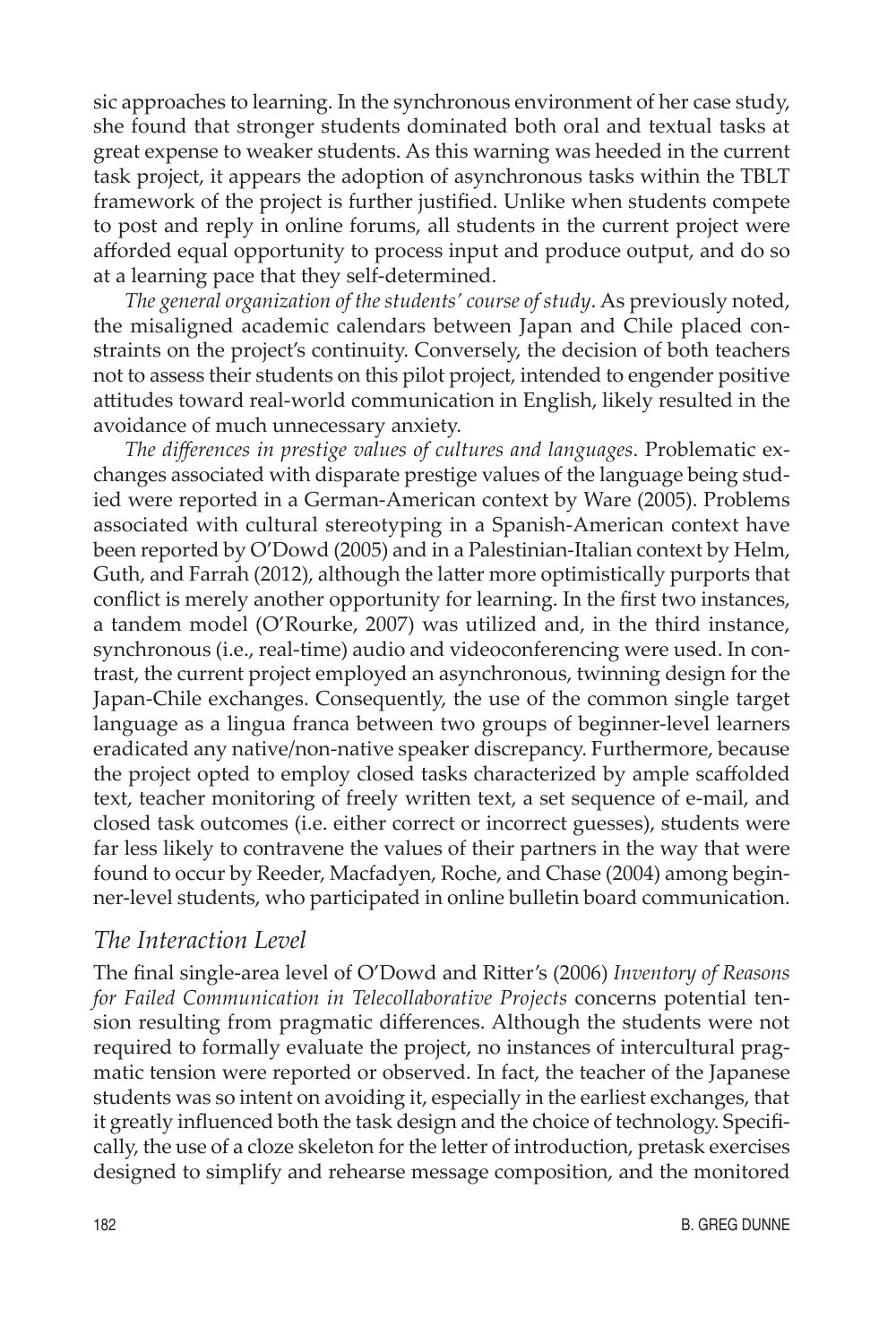mail feature inherent in the ePals system are all aspects of the project that were considered successful in minimizing pragmalinguistic breakdown.

# **Conclusion**

This article has narrated the considerations and procedures adopted in a first-time telecollaboration project for all participants and critiqued them with regard to O'Dowd and Ritter's (2006) *Inventory of Reasons for Failed Communication in Telecollaborative Projects*. In a climate where current research surrounding telecollaboration continues to gravitate toward the dual foci of intercultural communicative competence and increasingly sophisticated multimodal technology, it has been argued that the prospect of inducting beginner-level EFL students into a telecollaborative environment need not be daunting. The fact that all participating students achieved a task outcome by the completion of the project hopefully will serve to encourage language teachers from other contexts, including ESL teachers in countries such as Canada, to embrace telecollaboration as an opportunity not exclusive to advanced EFL students conducting open tasks.

The project experienced its share of logistical and technical challenges, as appears to be the case with all rigorously conducted telecollaboration case studies that have been reported in telecollaboration-related literature. However, these challenges are best viewed as valuable learning experiences that can only benefit future projects. Some of the plans and decisions that went into the project constitute features that are either rarely used or, indeed, unique. Specificially, the project utilized task-based cycles and closed tasks, and prioritized individual identity over cultural identity. With regard to identity, Candlin (1989, p. 3) reminds us that, in the process of language learning, it is more important to focus on the learner's individual identity vis-à-vis social or cultural identity.

It is believed that the project was a positive experience for the participating students. At no time under the implementation of a closed TBLT design was any intercultural tension, unmanageable levels of incomprehensibility, or inability to arrive at a task outcome observed or reported. Furthermore, O'Dowd and Ritter's (2006) inventory proved to be a valuable reflective tool for identifying the project's strengths and shortcomings. As a result of the project, two EFL classes of beginner-level learners have now interacted with the world, and it is hoped that their experience will inspire similar EFL classes to embark on similar experiences.

### *The Author*

B. Greg Dunne is currently an Associate Professor in the International English department at Osaka Shoin Women's University, Japan. He holds a Master's in applied linguistics (TESOL) degree from Macquarie University. He has published in several subfields of TESL, including task-based learning, CALL, teacher development, testing, and world Englishes.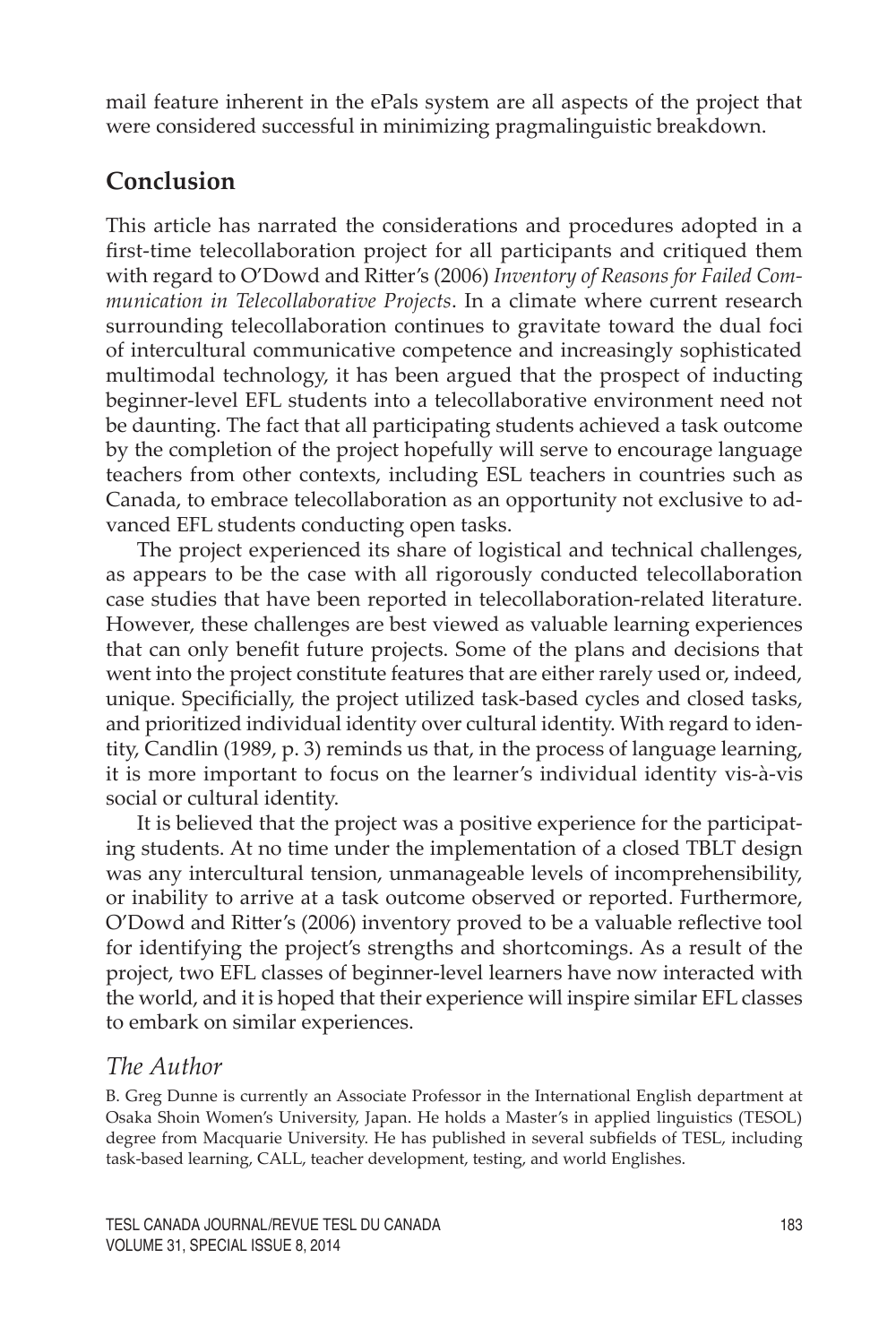### *References*

- Aoki, K., & Kimura, M. (2009). Telecollaboration 2.0: Using Facebook for intercultural exchange. In C. Siemens & C. Fulford (Eds.), *Proceedings of the World Conference on Educational Multimedia, Hypermedia and Telecommunications* (pp. 135–144). Chesapeake, VA: AACE.
- Belz, J. A. (2002a). The myth of the deficient communicator. *Language Teaching Research, 6*(1), 59–82.
- Belz, J. A. (2002b). Social dimensions of telecollaborative foreign language study. *Language Learning & Technology, 6*(1), 60–81.
- Belz, J. A. (2007). The development of intercultural communicative competence in telecollaborative partnerships. In R. O'Dowd (Ed.), *Online intercultural exchange: An introduction for foreign language teachers* (pp. 127–166). Clevedon, UK: Multilingual Matters.
- Belz, J. A., & Thorne, S. L. (Eds.). (2006). *Internet-mediated intercultural foreign language education.*  Boston, MA: Heinle.
- Byram, M. (1997). *Teaching and assessing intercultural communicative competence.* Clevedon, UK: Multilingual Matters.
- Candlin, C. N. (1989). Language, culture and curriculum. In C. N. Candlin & T. F. McNamara (Eds.), *Language, learning and community: Festschrift in honour of Terry R. Quinn* (pp. 1–24). Sydney, Australia: Macquarie University.
- Chase, C., & Alexander, P. (2007). The Japan-Korea culture exchange project. In R. O'Dowd (Ed.), *Online intercultural exchange: An introduction for foreign language teachers* (pp. 259–263). Clevedon, UK: Multilingual Matters.
- Guth, S., & Helm, F. (Eds.). (2010). *Telecollaboration 2.0: Language, literacies and intercultural learning in the 21st century.* Bern, Switzerland: Peter Lang.
- Hampel, R. (2006). Rethinking task design for the digital age: A framework for language teaching and learning in a synchronous online environment. *ReCALL, 18*(1), 105–121.
- Hauck, M. (2010). Telecollaboration: At the interface between multimodal and intercultural communicative competence. In S. Guth & F. Helm (Eds.), *Telecollaboration 2.0: Language, literacies and intercultural learning in the 21st century* (pp. 219–248). Bern, Switzerland: Peter Lang.
- Hauck, M., & Youngs, B. L. (2008). Telecollaboration in multimodal environments: The impact on task design and learner interaction. *Computer Assisted Language Learning, 21*(2), 87–124.
- Helm, F., Guth, S., & Farrah, M. (2012). Promoting dialogue or hegemonic practice? Power issues in telecollaboration. *Language Learning & Technology, 16*(2), 103–127.
- Jauregi, K., & Banados, E. (2010). An intercontinental video-web communication project between Chile and the Netherlands. In S. Guth & F. Helm (Eds.), *Telecollaboration 2.0: Language, literacies and intercultural learning in the 21st century* (pp. 427–436). Bern, Switzerland: Peter Lang.
- Jenkins, J. (2009). Exploring attitudes towards English as a lingua franca in the East Asian context. In K. Murata & J. Jenkins (Eds.), *Global Englishes in Asian contexts: Current and future debates* (pp. 40–56). Basingstoke, UK: Palgrave Macmillan.
- Kachru, B. B. (1988). The sacred cows of English. *English Today, 4*(4), 3–8.
- Lee, L. (2004). Learners' perspectives on networked collaborative interaction with native speakers of Spanish in the US. *Language Learning & Technology, 8*(1), 83–100.
- Markey, A. (2007). Using the Moodle platform in online exchanges. In R. O'Dowd (Ed.), *Online intercultural exchange: An introduction for foreign language teachers (pp. 264–268). Clevedon,* UK: Multilingual Matters.
- Meguro, A., & Bryant, T. (2010). Finding language partners in unexpected places: Skype and social networking for USA-Japan telecollaboration. In S. Guth & F. Helm (Eds.), *Telecollaboration 2.0: Language, literacies and intercultural learning in the 21st century* (pp. 453–463). Bern, Switzerland: Peter Lang.
- Miguela, A. D. (2007). Models of telecollaboration (3): eTwinning. In R. O'Dowd (Ed.), *Online intercultural exchange: An introduction for foreign language teachers (pp. 85-104). Clevedon, UK:* Multilingual Matters.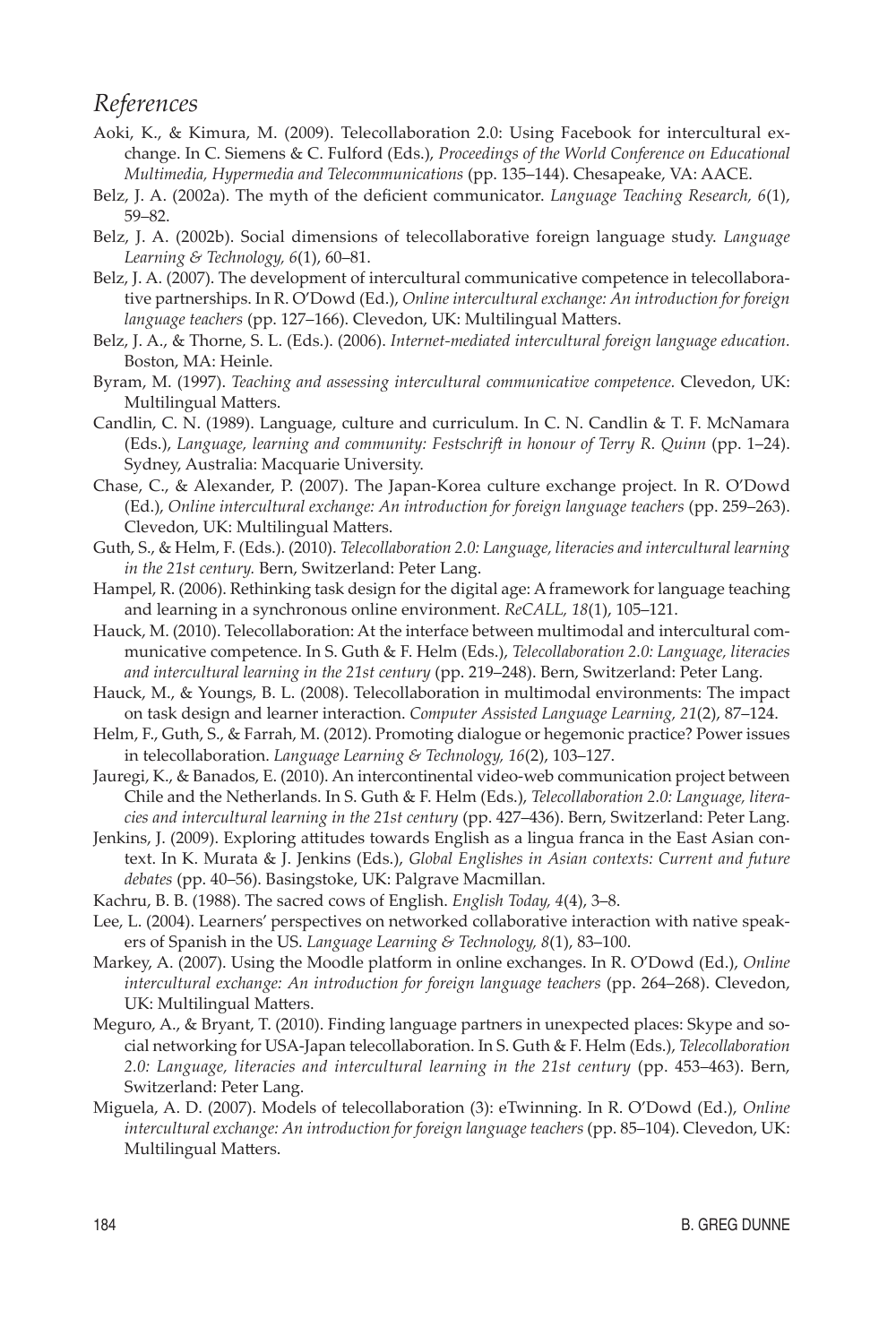- Müller-Hartmann, A. (2006). Learning how to teach intercultural communicative competence via telecollaboration: A model for language teacher education. In J. A. Belz & S. L. Thorne (Eds.), *Internet-mediated intercultural foreign language education* (pp. 63–84). Boston, MA: Heinle.
- Müller-Hartmann, A. (2007). Teacher role in telecollaboration: Setting up and managing exchanges. In R. O'Dowd (Ed.), *Online intercultural exchange: An introduction for foreign language teachers* (pp. 167–192). Clevedon, UK: Multilingual Matters.
- O'Dowd, R. (2005). Negotiating sociocultural and institutional contexts: The case of Spanish-American telecollaboration. *Language and Intercultural Communication, 5*(1), 40–56.
- O'Dowd, R. (2006). The use of videoconferencing and email as mediators of intercultural student ethnography. In J. A. Belz & S. L. Thorne (Eds.), *Internet-mediated intercultural foreign language education* (pp. 86–120). Boston, MA: Heinle.
- O'Dowd, R. (Ed.). (2007). *Online intercultural exchange: An introduction for foreign language teachers.*  Clevedon, UK: Multilingual Matters.
- O'Dowd, R., & Ritter, M. (2006). Understanding and working with "failed communication" in telecollaborative exchanges. *CALICO Journal, 23*(3), 623–642.
- O'Rourke, B. (2007). Models of telecollaboration (1): eTandem. In R. O'Dowd (Ed.), *Online intercultural exchange: An introduction for foreign language teachers* (pp. 41–61). Clevedon, UK: Multilingual Matters.
- Rathje, S. (2007). Intercultural competence: The status and future of a controversial concept. *Language and Intercultural Communication*, *7*(4), 254–268.
- Reeder, K., Macfadyen, L. P., Roche, J., & Chase, M. (2004). Negotiating cultures in cyberspace: Participation patterns and problematics. *Language, Learning & Technology, 8*(2), 88–105.
- Robinson, P. (Ed.). (2011). *Task-based language learning.* West Sussex, UK: Wiley-Blackwell.
- Samuda, V., & Bygate, M. (2008). *Tasks in second language learning.* Basingstoke, UK: Palgrave Macmillan.
- Seidlhofer, B., & Widdowson, H. (2009). Accommodation and the idiom principle in English as a lingua franca. In K. Murata & J. Jenkins (Eds.), *Global Englishes in Asian contexts: Current and future debates* (pp. 26–39). Basingstoke, UK: Palgrave Macmillan.
- Smith, L. (2009). Dimensions of understanding in cross-cultural communication. In K. Murata & J. Jenkins (Eds.), *Global Englishes in Asian contexts: Current and future debates* (pp. 17–25). Basingstoke, UK: Palgrave Macmillan.
- Stockwell, G. (2010). Effects of multimodality in computer-mediated communication tasks. In M. Thomas & H. Reinders (Eds.), *Task-based language learning and teaching with technology* (pp. 83–104). London, UK: Continuum.
- Tian, J., & Wang, Y. (2010). Taking language learning outside the classroom: Learners' perspectives of eTandem learning via Skype. *Innovation in Language Learning and Teaching, 4*(3), 181–197.
- Ware, P. (2005). "Missed" communication in online communication: Tensions in a German-American telecollaboration. *Language Learning & Technology, 9*(2), 64–89.
- Warschauer, M., & Healey, D. (1998). Computers and language learning: An overview. *Language Teaching*, *31*(2), 57–71.
- Willis, J. (1996). *A framework for task-based learning*. Harlow, UK: Longman.
- Willis, D., & Willis, J. (2007). *Doing task-based teaching.* Oxford, UK: Oxford University Press.